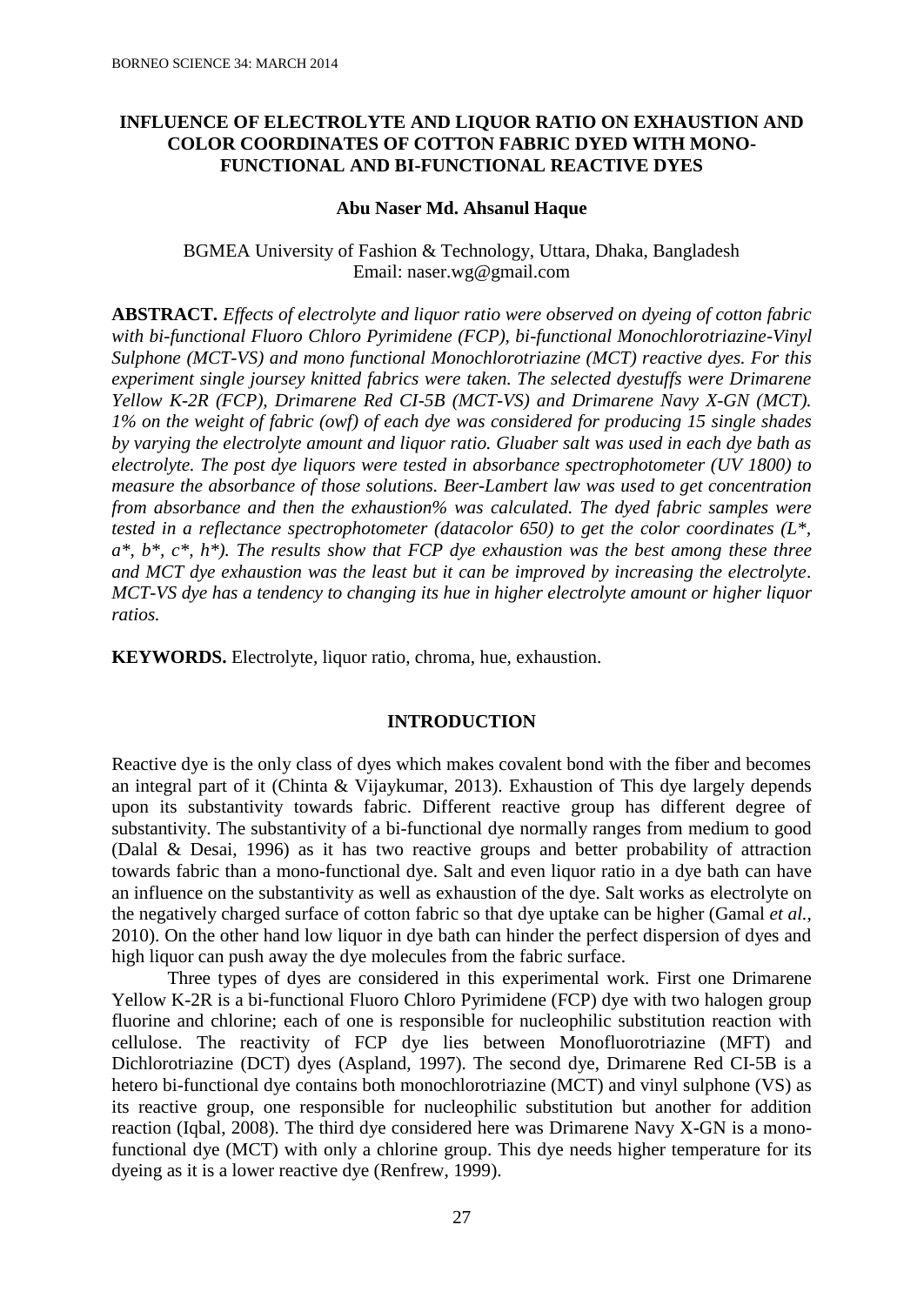Several researchers studied on the influence of dyeing parameters on dyeing with reactive dye. Miljkovic *et al* (2007) studied on the effect of dyeing parameter on dyeing with vinyl sulphone dyes. They measured the color coordinates of the dyed samples and in conclusion suggested that cutting of dyeing time with a diminution of salt can give a better yield. Dalal and Desai (1996) studied with some bi-functional reactive dyes and found them in a range of medium to good substantivity in dye bath. Sultana and Uddin (2007) had observed good exhaustion and fixation properties for Drimarene dyes.

This paper tried to describe the influence of two dyeing parameters (electrolyte and liquor ratio) on three types of reactive dye exhaustion. They were compared by their exhaustion% and also analyzed with the color coordinates found from reflectance spectrophotometer. It helped to understand the lightness/darkness variations, color saturation or change in chroma and variations in hue (redness/greenness or blueness/yellowness) due to the change of electrolyte amount and liquor ratio.

### **MATERIALS AND METHODS**

Single jersey scoured and bleached cotton fabric was taken for this experiment which was supplied by Impress-Newtex Composite Textiles Limited, Mirzapur, Tangail, Bangladesh. The specifications of the fabric are listed in Table 1.

| <b>Parameters</b>          | <b>Scoured-Bleached Cotton</b> |  |
|----------------------------|--------------------------------|--|
|                            | fabric                         |  |
| Structure                  | Single joursey                 |  |
| Course per inch            | 46                             |  |
| Wales per inch             | 38                             |  |
| Yarn count                 | 26 Ne                          |  |
| Stitch length              | 2.48 mm                        |  |
| GSM (gram/m <sup>2</sup> ) | 162                            |  |

| Table 1. Specification of the fabric. |
|---------------------------------------|
|---------------------------------------|

From Beer-Lambert law we get that-

$$
A(\lambda) = \varepsilon(\lambda) \times l \times c \tag{1}
$$

Where, *A* is the absorbance at wavelength  $\lambda$ , *c* is the concentration of the absorbing substance in a solution, *l* is the length of the light path through the solution and  $\varepsilon$  is the extinction coefficient at wavelength *λ* (Broadbent, 2001)*.*

Firstly different known concentrations were taken for three of the dyes. Their absorbance values were measured in absorbance spectrophotometer (UV 1800) and that wavelength was considered where the highest pick  $(\lambda_{max})$  of absorbance was observed. The obtained data are shown in Table 3. As the length of the light path through the solution was constant 1 cm for the tests, the dye extinction coefficients were calculated as the slopes of the absorbance-concentration curves by least square method (Cantrell, 2008).

15 pieces of fabric samples were taken for dyeing, each one weights 5 gram. The samples were divided into three groups for dyeing with three different dyes (5 samples in each group). The first group was named as group Y. It was selected for dyeing with Drimarene Yellow K-2R. The second group was named as group R which was selected for dyeing with Drimarene Red CI-5B. Third group was named as group N and selected for dyeing with Drimarene Navy X-GN. First sample of each group was taken as standard and named as Y1, R1 and N1 respectively. They were dyed with 1% owf (on the weight of fabric). The dyeing recipe followed for the standards are mentioned in Table 2.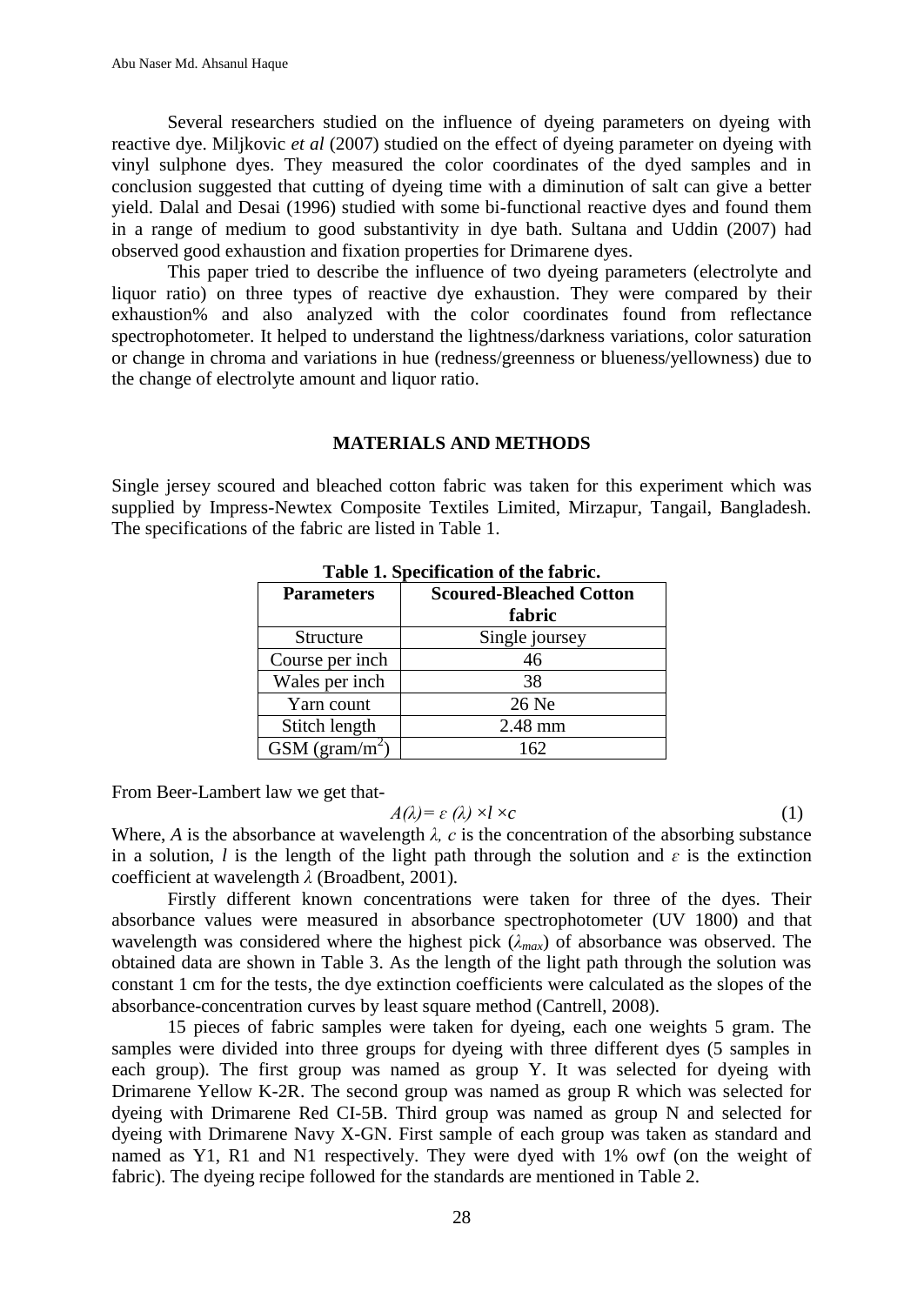Influence of Electrolyte and Liquor Ratio on Exhaustion and Color Coordinates of Cotton Fabric Dyed with Monofunctional and Bi-functional Reactive Dyes

| <b>Description</b>         | ້<br>Y1                       | R1               | N1              |
|----------------------------|-------------------------------|------------------|-----------------|
| Dye% owf                   | 1% Yellow K-2R   1% Red CI-5B |                  | 1% Navy X-GN    |
| Glauber salt               | $50 \text{ g/L}$              | $50 \text{ g/L}$ | 55 $g/L$        |
| Soda Ash                   | $7.5$ g/L                     | $16.2$ g/L       | $5 \text{ g/L}$ |
| Caustic Soda 36°Be (Baume) |                               |                  | $1.10$ ml/L     |
| Time                       | 60 minutes                    | 50 minutes       | 80 minutes      |
| M:L                        | 1:10                          | 1:10             | 1:10            |
| Temperature                | $60^{\circ}$ C                | $60^{\circ}$ C   | $95^{\circ}$ C  |

**Table 2. Recipe for dyeing of standards.**

The second sample of group Y was named YS2 and was dyed with the same recipe of Y1 but only the salt amount used there was double (100 g/L) of the standard Y1. And the third sample of group Y was dyed with a triple amount of salt (150 g/L) than Y1 and named as YS3. For the fourth and fifth sample of Y group only the liquor ratio were doubled and tripled (1:20 and 1:30) than Y1 but other parameters were kept constant and they were named as YL2 and YL3. Thus Y1, YS2 and YS3 were compared for understanding the influence of salt and Y1, YL2 and YL3 were compared for understanding the influence of liquor ratio. Same procedure was applied for the other two groups R and N and sample RS2, RS3, RL2, RL3 and NS2, NS3, NL2, NL3 were dyed accordingly. After the completion of dyeing the post dye liquors were 3 times diluted and tested in absorbance spectrophotometer (UV 1800) to measure the remaining dye concentration. The dilution was done because the instrument had shown better accuracy in lower concentrations. Here, a reformed Beer Lambert law can be shown as-

$$
c = A/(\varepsilon \times l) \tag{2}
$$

Where *c* is the concentration, *A* is the absorbance,  $\varepsilon$  is extinction coefficient that was calculated previously and *l* is the length of light passed through which was 1 cm constant for each test. As the solution was 3 times diluted so the actual value of dye concentration was calculated by using the following formula-

$$
c = 3 \times A / (e \times l) \tag{3}
$$

The exhaustion percentages of dyes were then calculated by the following formula-

$$
E\% = \frac{I - P}{I} \times 100\tag{4}
$$

Where, *E* is the exhaustion, *I* is initial concentration of dye liquor and *P* is the concentration of post dye liquor. (Sultana and Uddin, 2007). The results obtained from this calculation for 15 different dye baths are listed in Table 4.

The dyed samples were not washed and were dried at 60°C for 30 minutes and then tested in a reflectance spectrophotometer (datacolor 650). The *L\**, *a\** and *b\** values were obtained from the instrument. Higher value of *L\** means greater lightness of the shade. Higher *a\** indicated greater redness or lesser greenness, higher *b\** indicates greater yellowness or lesser blueness of the shade. The chroma or saturation coordinate *c\** and coordinate for the hue *h\** was calculated from the following formulas (Broadbent, 2001)-

$$
c^* = \sqrt{{a^*}^2 + {b^*}^2}
$$
 (5)

$$
h^* = \tan^{-1} \frac{b^*}{a^*} \tag{6}
$$

After that how much the coordinates (*L*\*, *c*\* and *h*\*) varied from the standard was calculated by using the following formula-

$$
V\% = \frac{R - Q}{Q} \times 100\tag{7}
$$

Where, *V* is the variation, *R* is the value of a particular coordinate of standard and *Q* is the value of same coordinate of the sample. The results found from these calculations are listed in Table 5.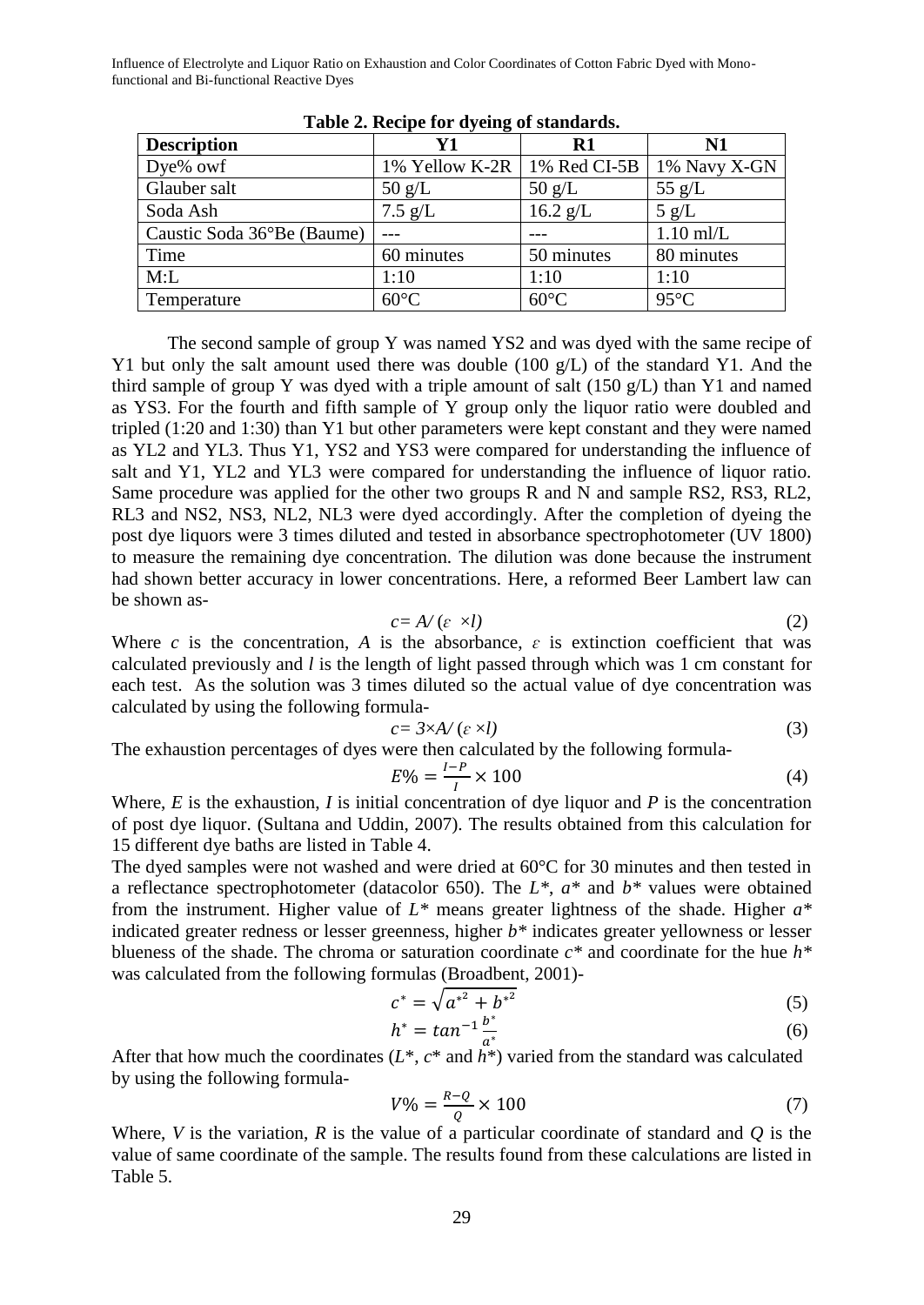### **RESULTS AND DISCUSSION**

The absorbance values obtained from the instrument for different dye concentrations at highest pick ( $\lambda_{max}$ ) point and calculated dye extinction coefficients are listed in Table 3.

|                                     | <b>Absorbance</b>        |                          |                          |  |
|-------------------------------------|--------------------------|--------------------------|--------------------------|--|
| <b>Concentration</b>                | <b>Yellow K-2R</b>       | <b>Red CI-5B</b>         | Navy X-GN                |  |
|                                     | $\lambda_{max}$ = 415 nm | $\lambda_{max}$ = 529 nm | $\lambda_{max}$ = 567 nm |  |
| $5 \text{ mg/L}$                    | 0.008                    | 0.010                    | 0.004                    |  |
| $10 \text{ g/L}$                    | 0.080                    | 0.110                    | 0.067                    |  |
| $20 \text{ mg/L}$                   | 0.420                    | 0.510                    | 0.382                    |  |
| $30 \text{ mg/L}$                   | 0.980                    | 1.040                    | 0.734                    |  |
| $50 \text{ mg/L}$                   | 1.680                    | 1.760                    | 1.410                    |  |
| Dye extinction coefficient          | 0.0389                   | 0.0404                   | 0.0321                   |  |
| $(L mg^{-1})$<br>$\text{cm}^{-1}$ ) |                          |                          |                          |  |

**Table 3. Absorbance values for different dye concentrations and extinction coefficient.**

The absorbance values of post dye liquors at highest pick  $(\lambda_{max})$  point and calculated dye concentrations of post dye liquors are listed in Table 4.

|                 | Absorbance        | <b>Calculated concentration</b> |  |  |
|-----------------|-------------------|---------------------------------|--|--|
| <b>Sample</b>   | (3 times diluted) | (mg/L)                          |  |  |
| <b>Y1</b>       | 1.271             | 98.02                           |  |  |
| YS2             | 0.947             | 73.03                           |  |  |
| YS3             | 0.921             | 71.03                           |  |  |
| YL <sub>2</sub> | 1.245             | 96.02                           |  |  |
| YL3             | 1.660             | 128.02                          |  |  |
| $R1$            | 1.831             | 135.97                          |  |  |
| RS2             | 1.643             | 122.01                          |  |  |
| RS3             | 1.603             | 119.03                          |  |  |
| RL2             | 1.966             | 145.99                          |  |  |
| RL3             | 2.262             | 167.97                          |  |  |
| N1              | 2.022             | 188.97                          |  |  |
| NS <sub>2</sub> | 1.798             | 168.04                          |  |  |
| NS3             | 1.669             | 155.98                          |  |  |
| NL2             | 2.279             | 212.99                          |  |  |
| NL3             | 2.696             | 252.06                          |  |  |

### **Table 4. Absorbance values and concentrations of post dye liquors.**

### *Influence on Exhaustion*

Figure 1 shows that Yellow K-2R has greater value of exhaustion always. Red CI-5B also has good exhaustion but lower than Yellow K-2R. Navy X-GN had shown the least value of exhaustion here. These are because the FCP dye has higher potential to be attracted by the fiber but MCT dye's substantivity is lower than other two. Exhaustion% was clearly increasing for all the dyes with the increase of electrolyte amount. The close value of YS2 and YS3 indicates that the FCP dye was becoming saturated at that salt level.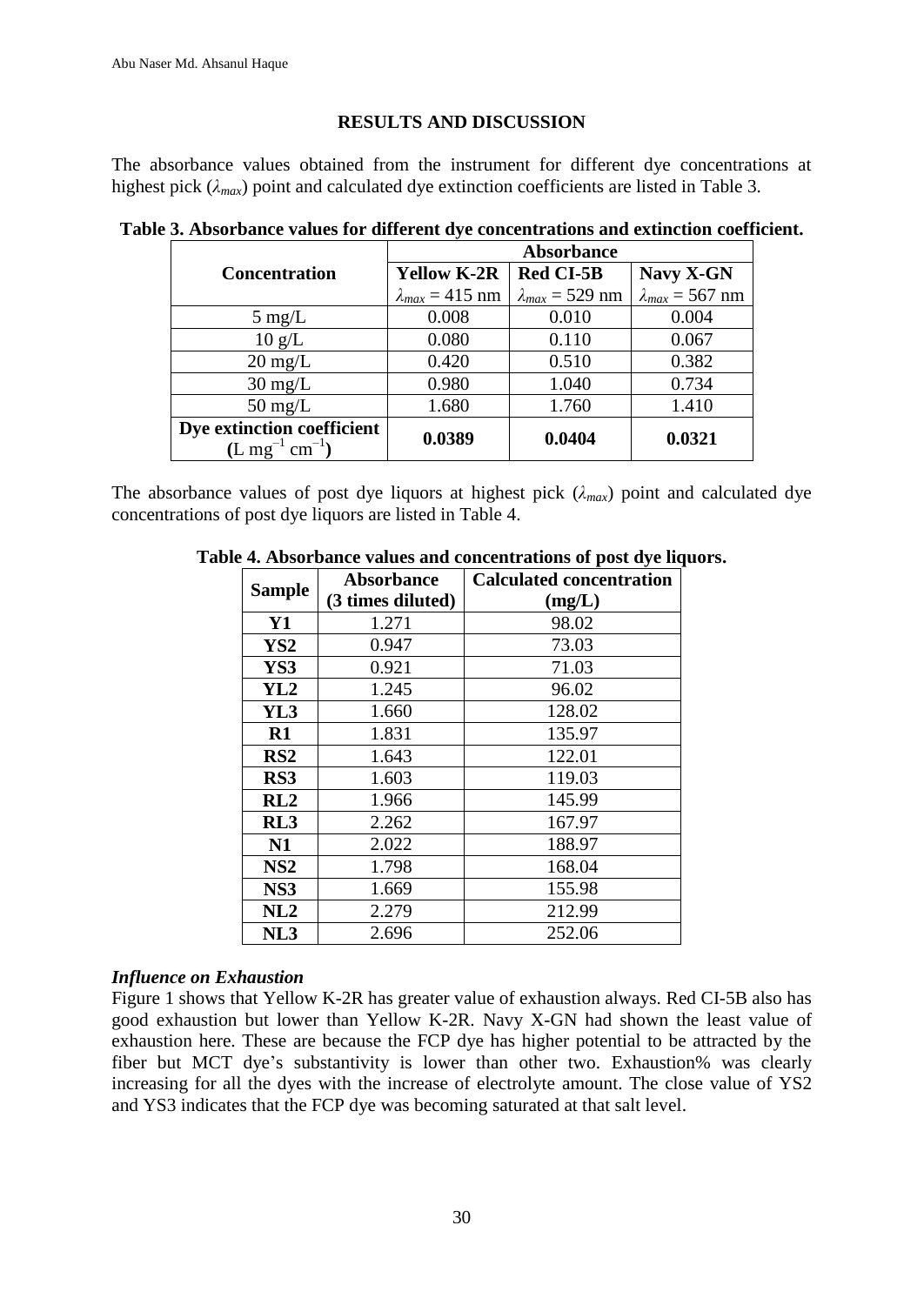Influence of Electrolyte and Liquor Ratio on Exhaustion and Color Coordinates of Cotton Fabric Dyed with Monofunctional and Bi-functional Reactive Dyes



**Figure 1. Influence of electrolyte on exhaustion.**

On the other hand exhaustion percentages were decreasing with the increase of liquor ratio except Yellow K-2R. In case of this dye the exhaustion was very close to the standard for 1:20 liquor ratio and actually higher also. Low liquor in dye bath can hamper the perfect distribution of dyes or can produce heterogeneous distribution and high liquor can push away the dye molecules from the fabric surface. So for Yellow K-2R may be the 1:20 liquor ratio is more suitable for the dyestuffs for homogeneous distribution and after this ratio the dyes are more widely spread out so got less chance to attract by the fabric. For the other dyes exhaustion percentages was less for higher liquors. Navy X-GN the MCT dye was found with the least uptake capability.



**Figure 2. Influence of liquor ratio on exhaustion.**

# *Influence on Color Coordinates*

Figure 3 shows the changes occurred in the color coordinates due to different electrolyte concentration. The variation in chroma value of Yellow K-2R was increased for higher salt amounts. That indicates the increasing amount of dye molecules in the fabric for this dye. Other dyes had little effect on chroma due to salt increasing though MCT dye had greater effect than MCT-VS. Significant change was found in hue of Red CI-5B which is actually abnormal. Chroma should increase with color depth as salt had increased the exhaustion but changing a hue is not much acceptable for dyeing. From Table 5 the value of *a\** and *b\** for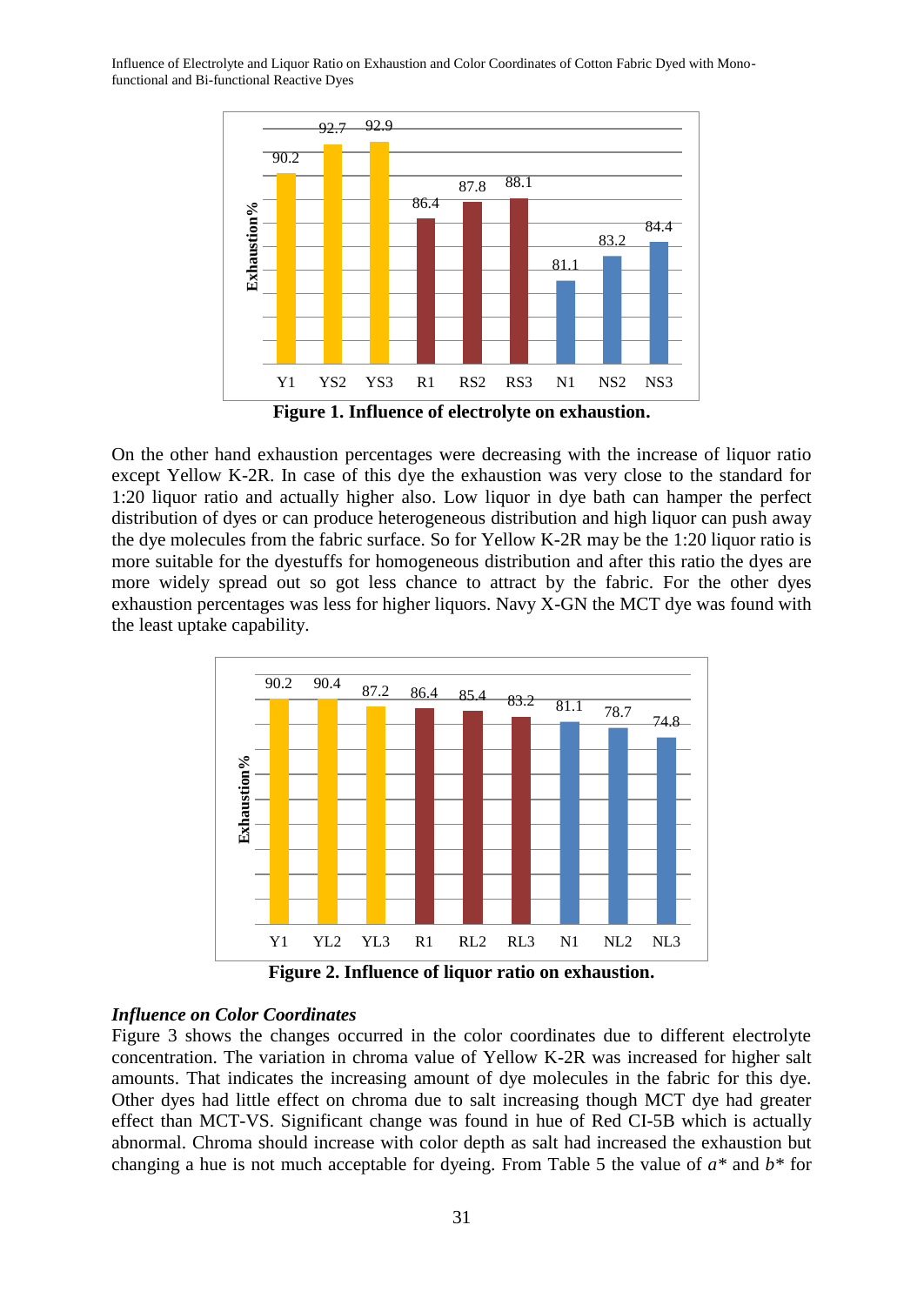RS2 and RS3 suggest that this change was a combination of reddish and yellowish. And the other dye Navy X-GN was getting Darker significantly in the effect of electrolyte. As the substantivity of MCT group is less than other two, salt was clearly increasing its uptake there so the shade became darker.



**Figure 3. Influence of electrolyte to the color coordinates.**

| <b>Sample Name</b> | $L^*$ | $a^*$   | $h^*$    | $c^*$ | $h^*$     |
|--------------------|-------|---------|----------|-------|-----------|
| Y1                 | 79.9  | 20.35   | 72.01    | 74.83 | 0.9983    |
| YS <sub>2</sub>    | 79.64 | 20.80   | 73.63    | 76.51 | 0.9983    |
| YS3                | 79.36 | 21.41   | 75.26    | 78.25 | 0.9982    |
| YL <sub>2</sub>    | 79.82 | 20.70   | 73.47    | 76.33 | 0.9983    |
| YL3                | 79.79 | 20.11   | 74.11    | 76.79 | 0.9987    |
| R1                 | 51.55 | 56.62   | $-4.29$  | 56.78 | $-0.0756$ |
| RS <sub>2</sub>    | 50.51 | 57.02   | $-3.78$  | 57.15 | $-0.0662$ |
| RS3                | 50.43 | 57.06   | $-3.78$  | 57.19 | $-0.0662$ |
| RL2                | 52.60 | 56.37   | $-4.68$  | 56.56 | $-0.0828$ |
| RL3                | 52.25 | 56.32   | $-4.76$  | 56.52 | $-0.0843$ |
| N <sub>1</sub>     | 43.87 | $-9.55$ | $-19.19$ | 21.44 | 0.9647    |
| NS <sub>2</sub>    | 40.60 | $-9.23$ | $-19.59$ | 21.66 | 0.9717    |
| NS <sub>3</sub>    | 39.38 | $-8.95$ | $-19.83$ | 21.76 | 0.9765    |
| NL2                | 43.18 | $-9.63$ | $-19.36$ | 21.62 | 0.9648    |
| NL3                | 43.58 | $-9.83$ | $-19.19$ | 21.56 | 0.9605    |

**Table 5. Color coordinates of the dyed fabric samples.**



**Figure 4. Influence of liquor ratio to the color coordinates.**